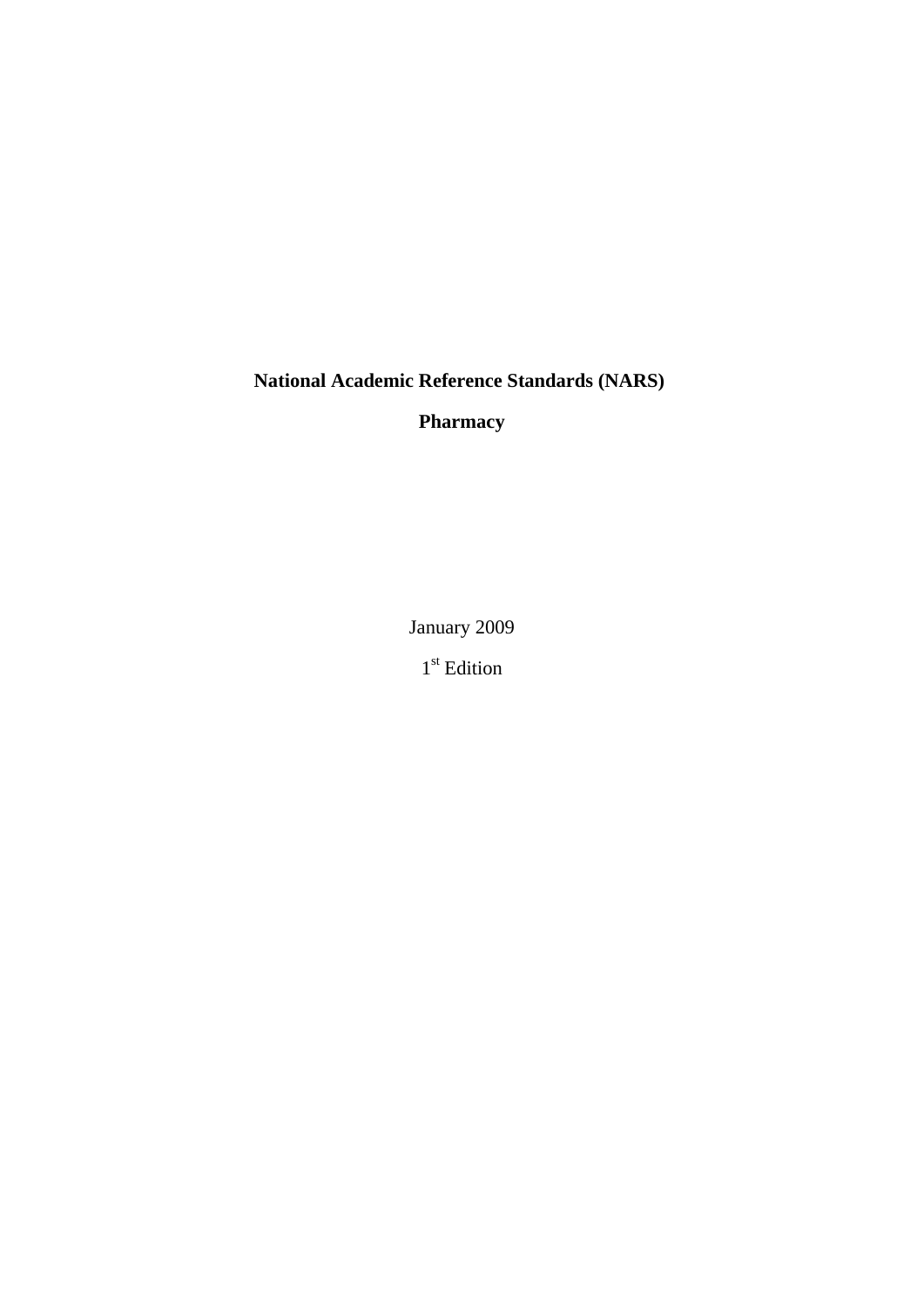# **Table of Contents**

| <b>Introduction to Pharmacy Education</b> |                 |
|-------------------------------------------|-----------------|
| National Academic Reference Standards     | $\mathcal{R}$   |
| Curriculum Structure                      | 10              |
| Glossary                                  | 12 <sup>°</sup> |
| Abbreviations                             | 15              |
| References                                | 16              |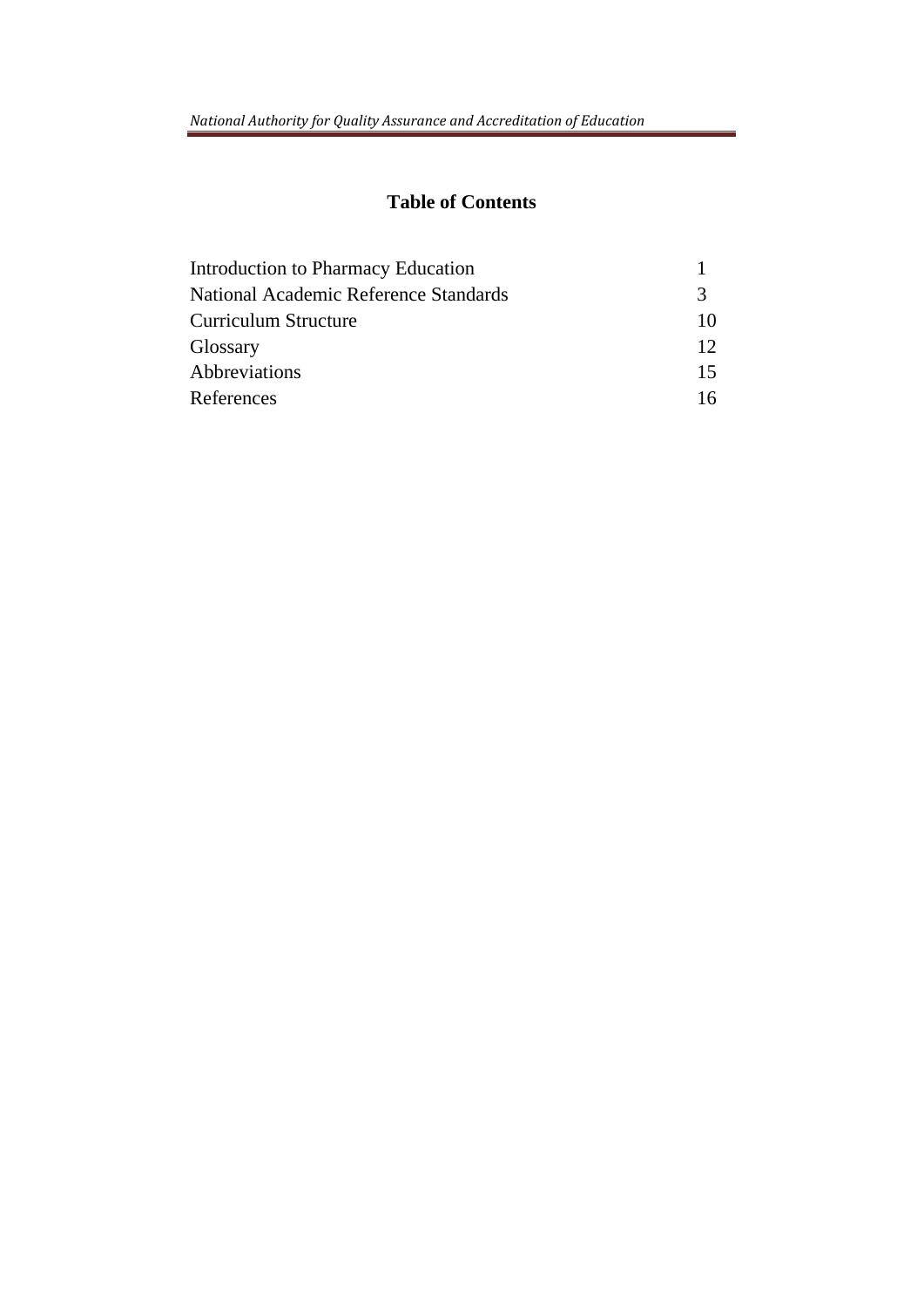#### **Introduction to Pharmacy Education**

Pharmacists participate in the public health programme within the national framework of pharmaceutical care in Egypt. Pharmacists are the main contributors to the development of local drug industry. Data from the national health account in Egypt indicate that about 35% of health expenditures are spent on drugs.[7] This fact, in addition to the significant role of pharmaceutical industry in Egypt in covering more than 90% of local drug consumption, demonstrates the importance of pharmacy profession in promoting health of the Egyptians and overall national economic development. Pharmacy profession is responsible for the achievement of the national drug policy objective of ensuring the safety, efficacy and quality of all medicines available in the Egyptian market.

Pharmacy profession is also responsible for ensuring equity, accessibility and affordability of essential drugs and vaccines to all Egyptian population. In addition, pharmacist's role in development of pharmacy education, science and technology, research and continued professional development is essential to meet the global challenges and the new technological development in pharmaceutical sciences.

### **Pharmacy Education**

A five-year pharmacy education programme, offering a bachelor's degree of pharmaceutical sciences (B. Pharm. Sci.), should: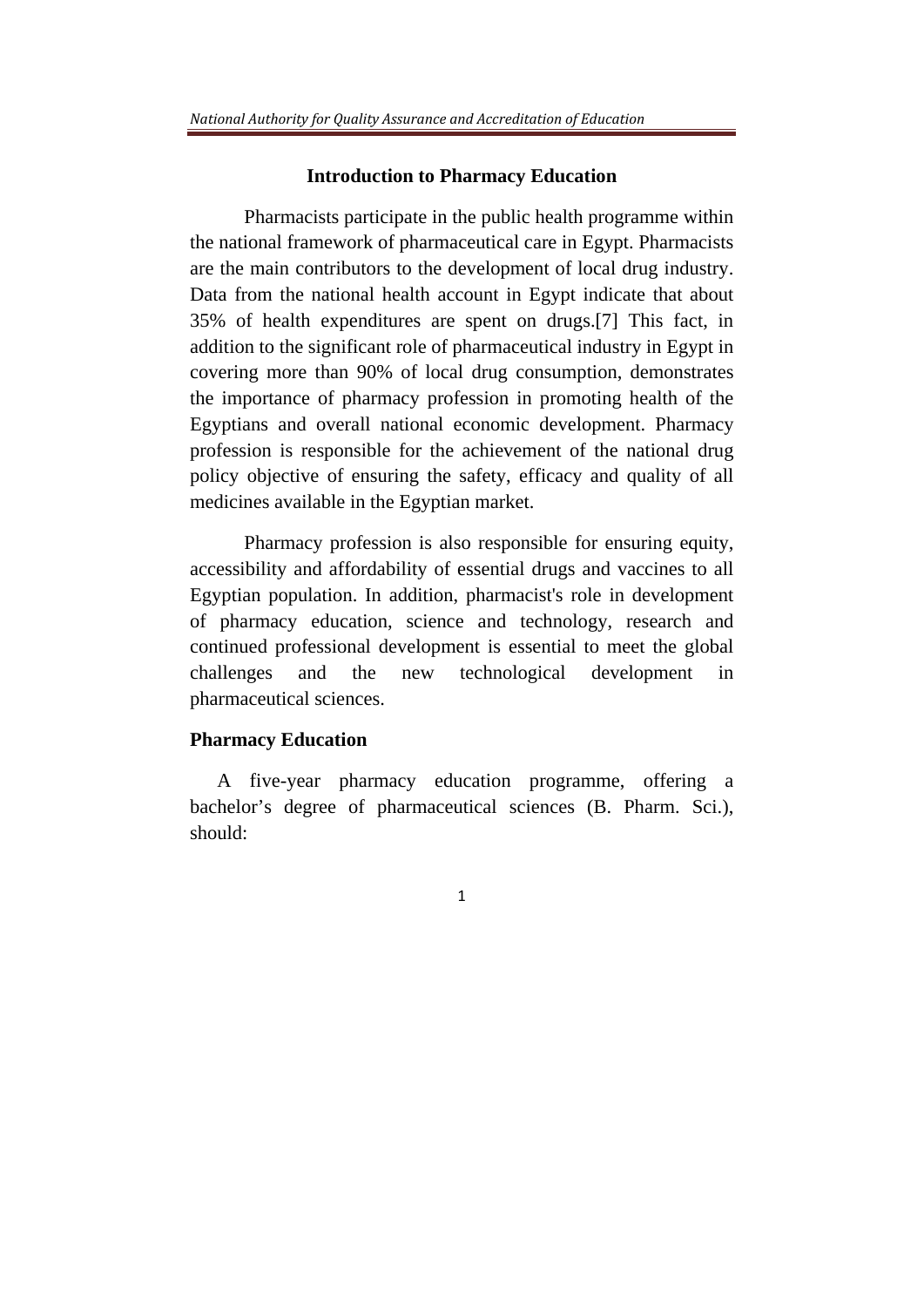- Provide the appropriate mix of basic, pharmaceutical, medical, social, behavioral, management, health and environmental sciences as well as pharmacy practice to support the role of pharmacists in multidisciplinary health team;
- Enhance pharmaceutical care and problem solving approaches;
- Promote knowledge of pharmacoeconomics as well as communication, presentation and management skills;
- Encourage lifelong-learning and evidence-based practices; and
- Develop and implement an efficient system for quality assurance and accreditation.

Pharmacy programmes must be regularly evaluated and the content of the curriculum must be revised and assessed to conform to the NARS and ensure relevance to recent advances in pharmacy practice.

The majority of pharmacists in Egypt work in community pharmacies followed by hospitals as well as industrial, academic and research institutions. Pharmacists are also involved in other professional practices including forensic services, biomedical laboratories, cosmetic industry, veterinary medicines and military pharmacy services. Furthermore, a large number of Egyptian pharmacists work abroad, mainly in Arab countries.

 $\overline{\mathcal{L}}$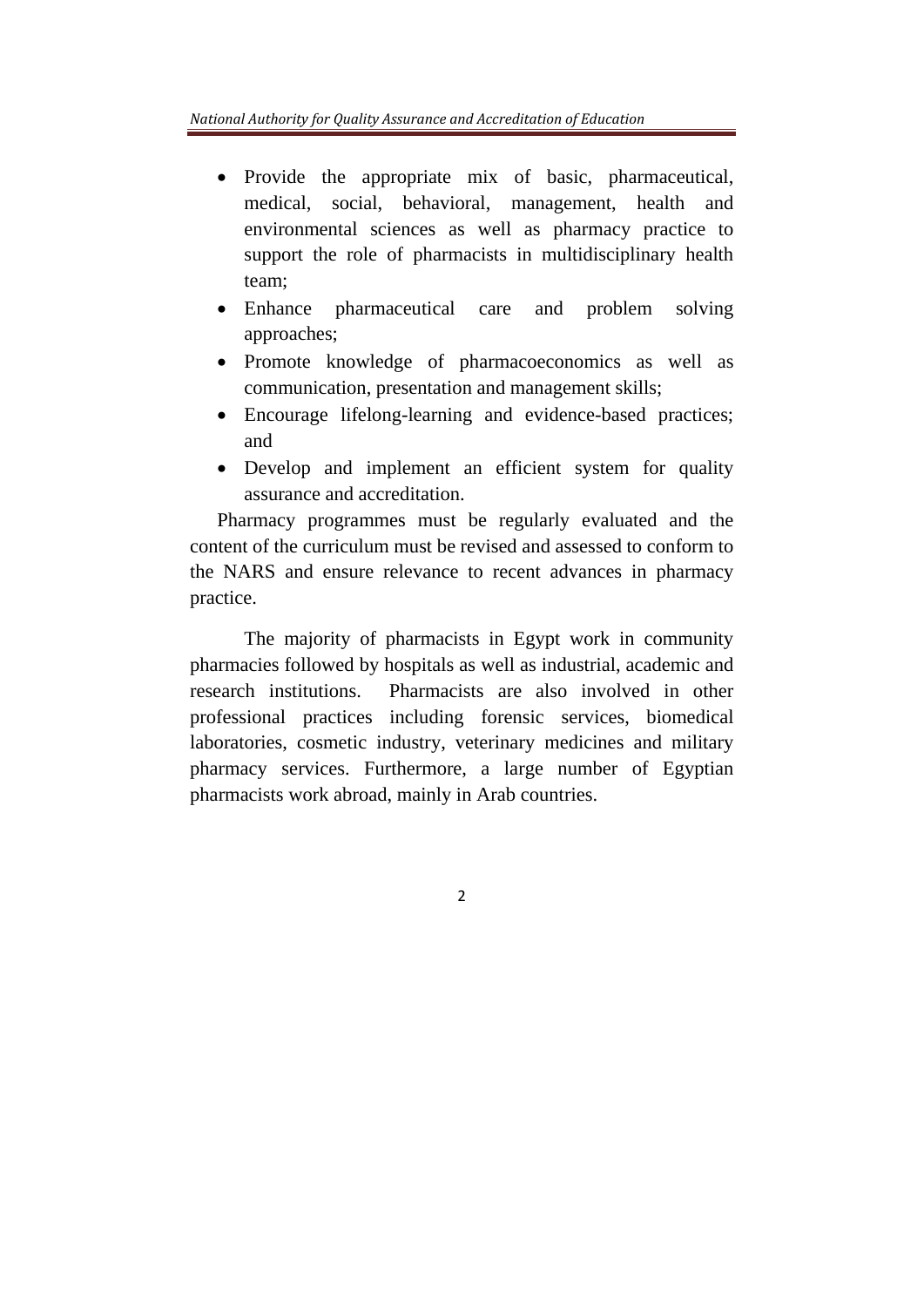## **I. National Academic Reference Standards (NARS)**

#### **1. Attributes of the Graduates**

 Pharmacy graduates work in a multi-disciplinary profession and must acquire the necessary attributes in various pharmacy aspects for pursuing their career. They should demonstrate comprehensive knowledge, clear understanding and outstanding skills as follows:

- 1.1. Handle chemicals and pharmaceutical products effectively and safely with respect to relevant laws and legislations.
- 1.2. Capable of formulating, preparing pharmaceutical products from different sources and participating in systems for dispensing, storage and distribution of medications.
- 1.3. Perform various qualitative and quantitative analytical techniques and fulfill criteria of GLP and GPMP to assure the quality of raw materials, procedures and pharmaceutical products.
- 1.4. Provide information and education services to community and patients about rational use of medications and medical devices.
- 1.5. Comprehend principles of pathophysiology of diseases and participate with other health care professionals in improving health care services using evidence-based data.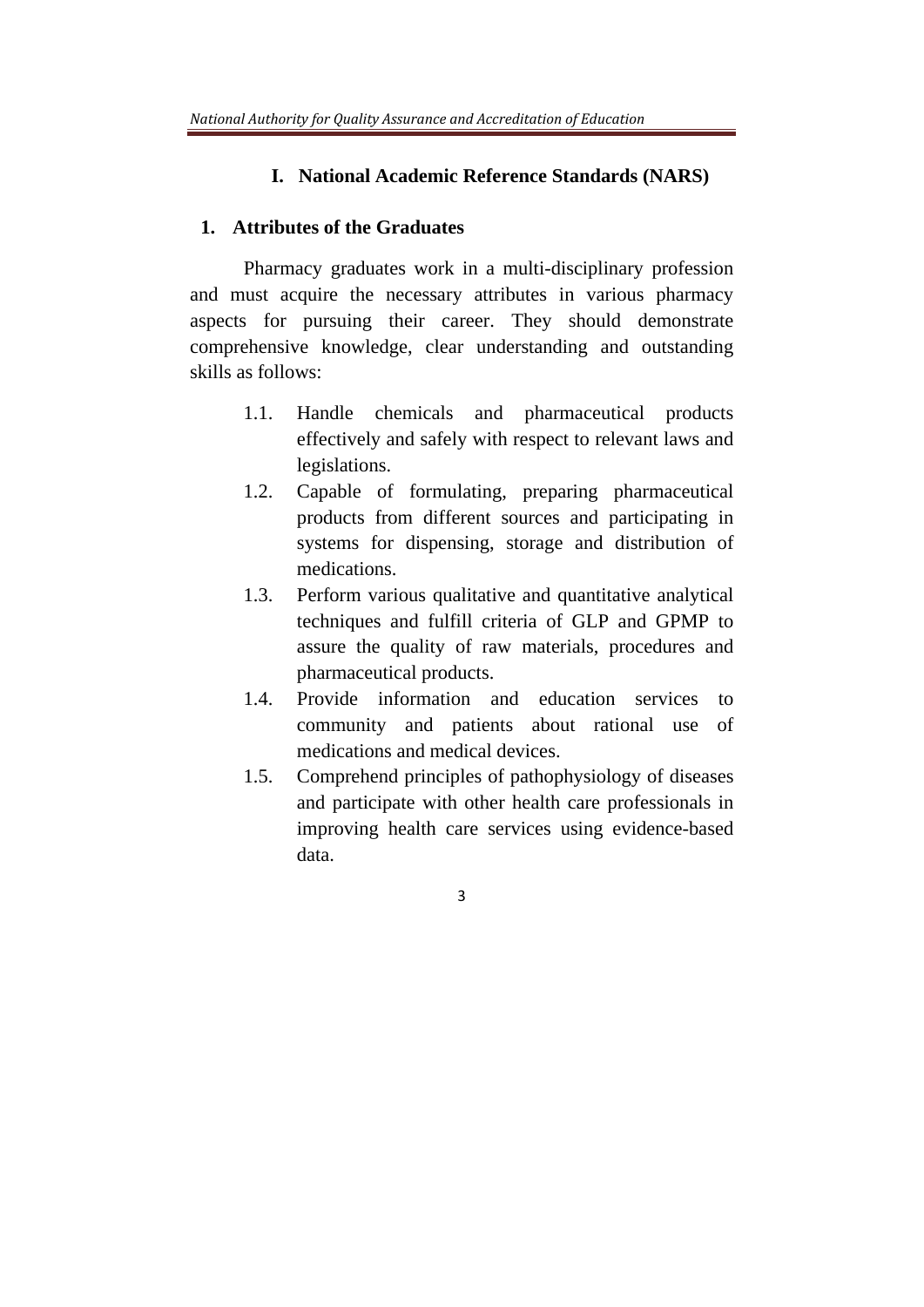- 1.6. Plan, design and conduct research using appropriate methodologies.
- 1.7. Develop presentation, promotion, marketing, business administration, numeric and computation skills.
- 1.8. Demonstrate capability of communication skills, time management, critical thinking, problem-solving, decision-making and team-working.
- 1.9. Perform responsibilities in compliance with legal, ethical and professional rules.
- 1.10. Able to be a life-long learner for continuous improvement of professional knowledge and skills.

#### **2. Knowledge and Understanding**

The pharmacy graduate must demonstrate comprehensive knowledge and clear understanding of the core information associated with the profession as follows:

- 2.1. Principles of basic, pharmaceutical, medical, social, behavioral, management, health and environmental sciences as well as pharmacy practice.
	- 2.2. Physico-chemical properties of various substances used in preparation of medicines including inactive and active ingredients as well as biotechnology and radiolabeled products.
	- 2.3. Principles of different analytical techniques using GLP guidelines and validation procedures.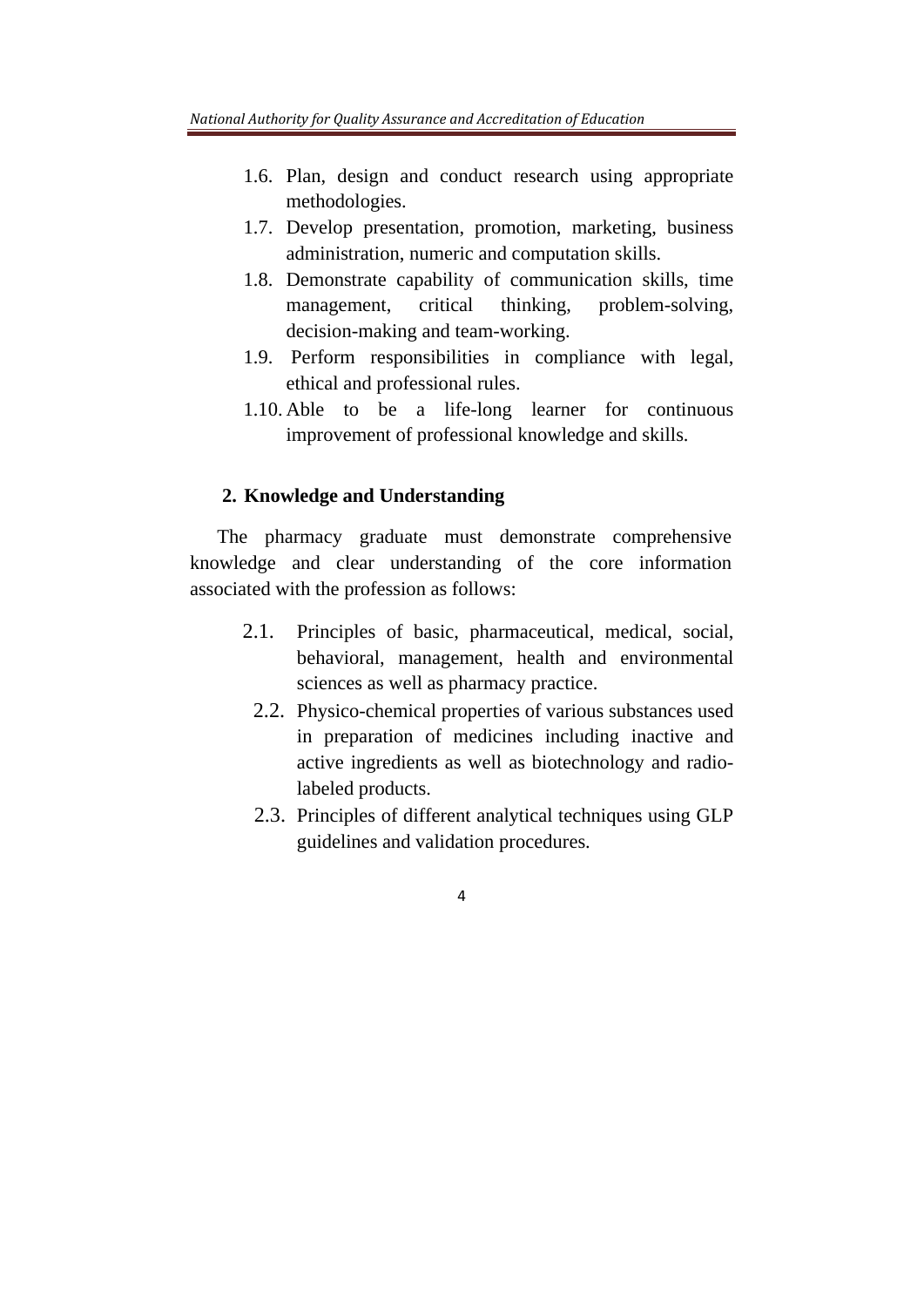- 2.4. Principles of isolation, synthesis, purification, identification, and standardization methods of pharmaceutical compounds.
- 2.5. Principles of drug design, development and synthesis.
- 2.6. Properties of different pharmaceutical dosage forms including novel drug delivery systems.
- 2.7. Principles of various instruments and techniques including sampling, manufacturing, packaging, labeling, storing and distribution processes in pharmaceutical industry.
- 2.8. Principles of pharmacokinetics and biopharmaceutics with applications in therapeutic drug monitoring, dose modification and bioequivalence studies.
- 2.9. Principles of hospital pharmacy including I.V. admixtures, TPN and drug distribution system.
- 2.10.Principles of public health issues including sources and control of microbial contamination as well as sanitation, disinfection, sterilization methods and microbiological QC of pharmaceutical products.
- 2.11. Principles of body function in health and disease states as well as basis of genomic and different biochemical pathways regarding their correlation with different diseases.
- 2.12. Etiology, epidemiology, laboratory diagnosis and clinical features of different diseases and their pharmacotherapeutic approaches.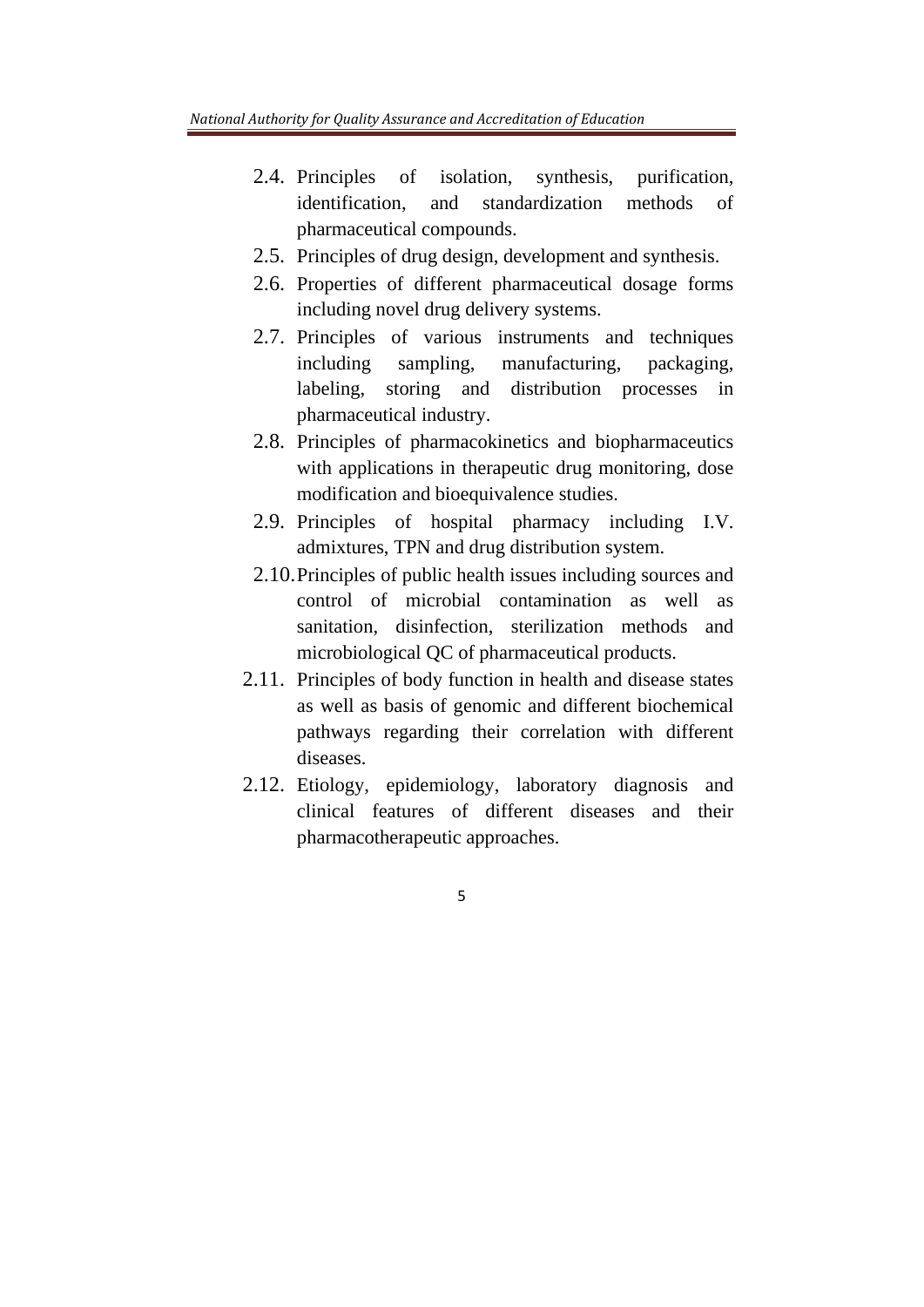- 2.13. Pharmacological properties of drugs including mechanisms of action, therapeutic uses, dosage, contra-indications, ADRs and drug interactions.
- 2.14. Principles of clinical pharmacology, pharmacovigilance and the rational use of drugs.
- 2.15. Basis of complementary and alternative medicine.
- 2.16. Toxic profile of drugs and other xenobiotics including sources, identification, symptoms, management control and first aid measures.
- 2.17. Methods of biostatistical analysis and pharmaceutical calculations.
- 2.18. Principles of management including financial and human resources.
- 2.19. Principles of drug promotion, sales and marketing, business administration, accounting and pharmacoeconomics.
- 2.20. Principles of proper documentation and drug filing systems.
- 2.21. Regulatory affairs, pharmacy laws and ethics of health care and pharmacy profession.

#### **3. Professional and Practical Skills**

- 3.1. Use the proper pharmaceutical and medical terms, abbreviations and symbols in pharmacy practice.
- 3.2. Handle and dispose chemicals and pharmaceutical preparations safely.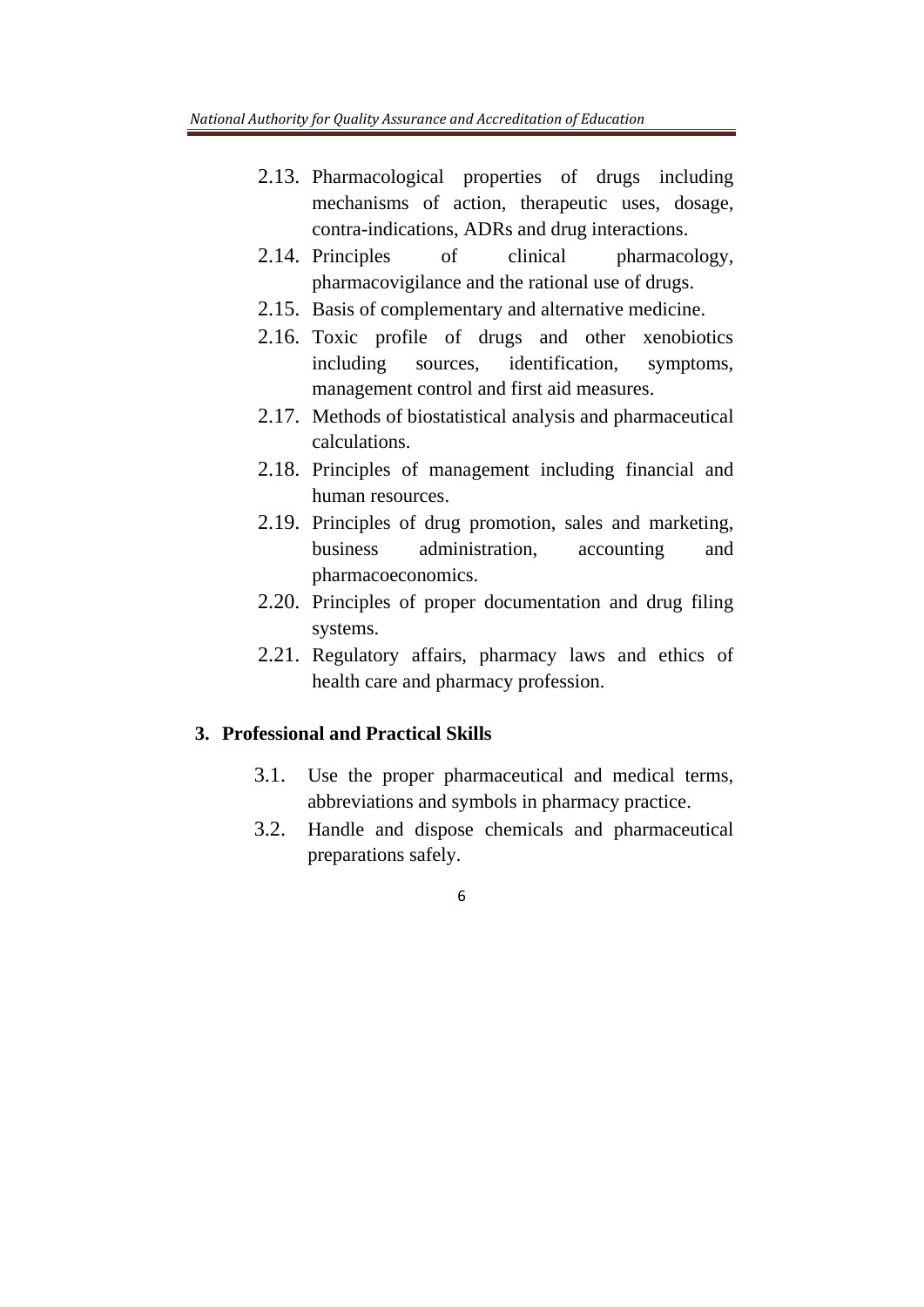- 3.3. Compound, dispense, label, store and distribute medicines effectively and safely.
- 3.4. Extract, isolate, synthesize, purify, identify, and/or standardize active substances from different origins.
- 3.5. Select medicines based on understanding of etiology and pathophysiology of diseases.
- 3.6. Monitor and control microbial growth and carry out laboratory tests for identification of infectious and non-infectious diseases.
- 3.7. Assess toxicity profiles of different xenobiotics and detect poisons in biological specimens.
- 3.8. Apply techniques used in operating pharmaceutical equipment and instruments.
- 3.9. Maintain public awareness on rational use of drugs and social health hazards of drug abuse and misuse.
- 3.10. Advise patients and other health care professionals about safe and proper use of medicines.
- 3.11. Conduct research studies and analyze the results.
- 3.12. Employ proper documentation and drug filing systems.

## **4. Intellectual Skills**

- 4.1. Apply pharmaceutical knowledge in the formulation of safe and effective medicines as well as in dealing with new drug delivery systems.
- 4.2. Comprehend and apply GLP, GPMP, GSP and GCP guidelines in pharmacy practice.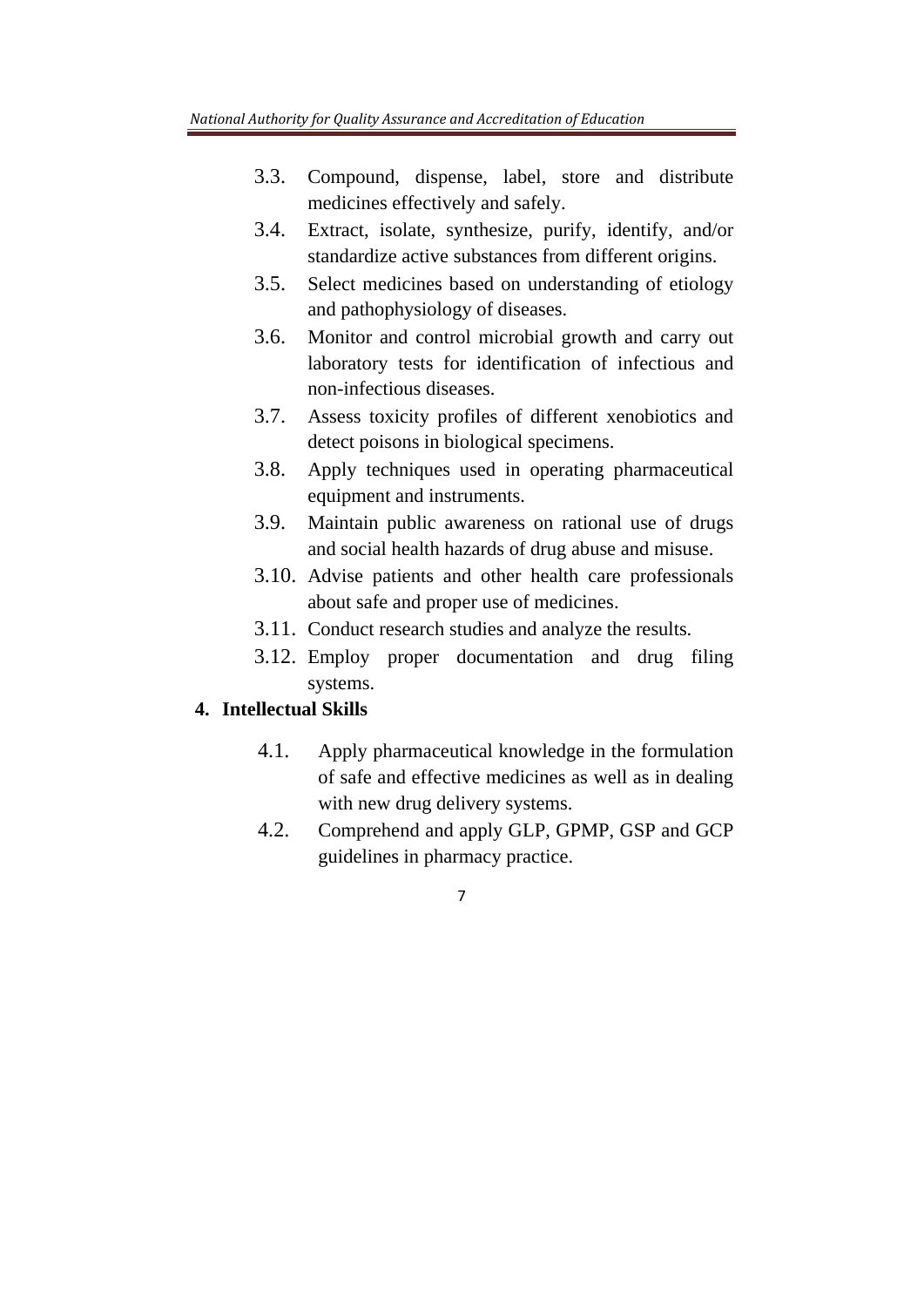- 4.3. Apply qualitative and quantitative analytical and biological methods for QC and assay of raw materials as well as pharmaceutical preparations.
- 4.4. Recognize and control possible physical and/or chemical incompatibilities that may occur during drug dispensing.
- 4.5. Select the appropriate methods of isolation, synthesis, purification, identification, and standardization of active substances from different origins.
- 4.6. Apply the principles of bio-informatics and computer-aided tools in drug design.
- 4.7. Apply various principles to determine the characteristics of biopharmaceutical products.
- 4.8. Select and assess appropriate methods of infection control to prevent infections and promote public health.
- 4.9. Utilize the pharmacological basis of therapeutics in the proper selection and use of drugs in various disease conditions.
- 4.10. Calculate and adjust dosage and dose regimen of medications.
- 4.11. Assess drug interactions, ADRs and pharmacovigilance.
- 4.12. Apply the principles of pharmacoeconomics in promoting cost/effective pharmacotherapy.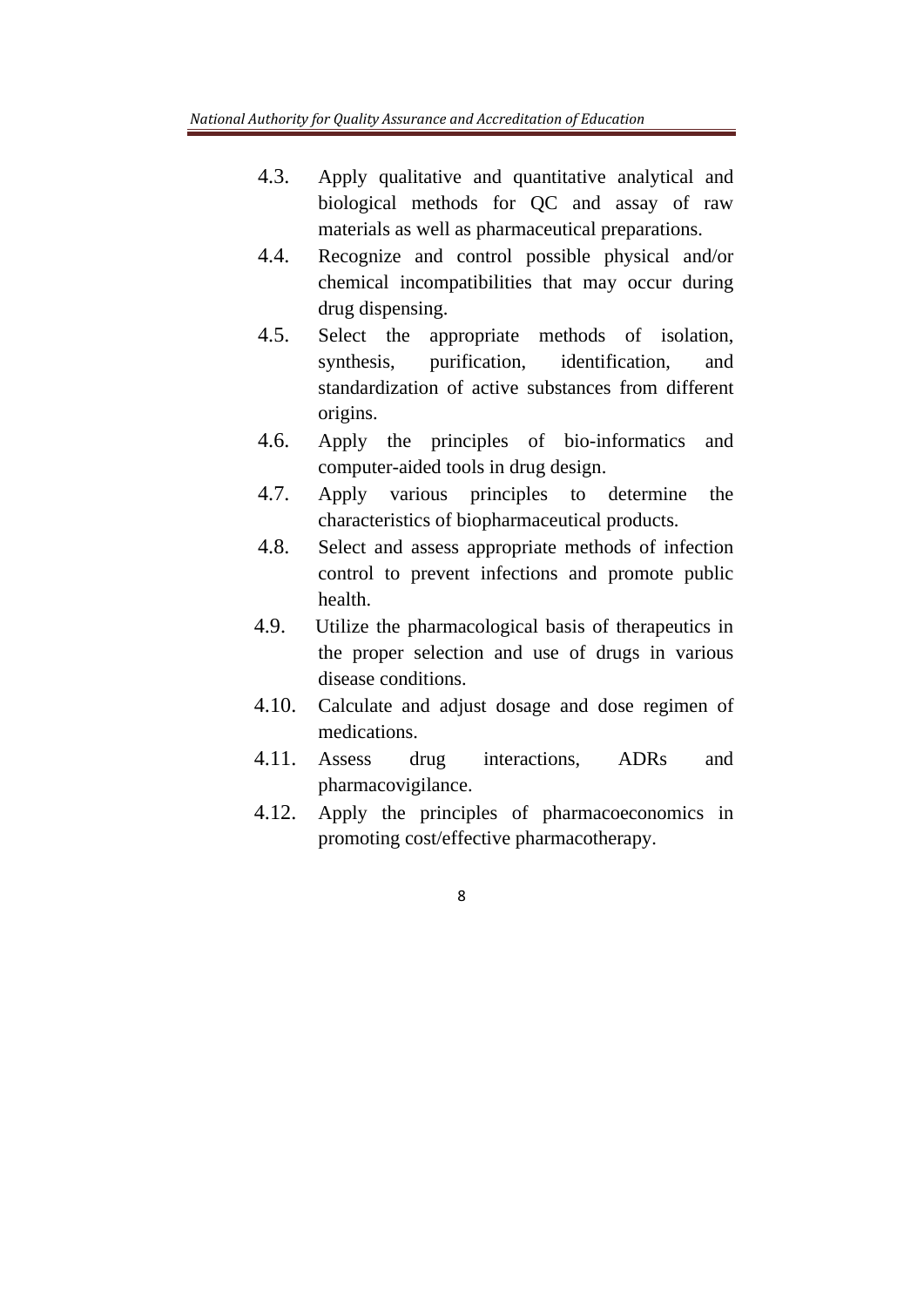- 4.13. Analyze and interpret experimental results as well as published literature.
- 4.14. Analyze and evaluate evidence-based information needed in pharmacy practice.

## **5. General and Transferable Skills**

- 5.1. Communicate clearly by verbal and written means.
- 5.2. Retrieve and evaluate information from different sources to improve professional competencies.
- 5.3. Work effectively in a team.
- 5.4. Use numeracy, calculation and statistical methods as well as information technology tools.
- 5.5. Practice independent learning needed for continuous professional development.
- 5.6. Adopt ethical, legal and safety guidelines.
- 5.7. Develop financial, sales and market management skills.
- 5.8. Demonstrate creativity and time management abilities.
- 5.9. Implement writing and presentation skills.

9

5.10. Demonstrate critical thinking, problem-solving and decision-making abilities.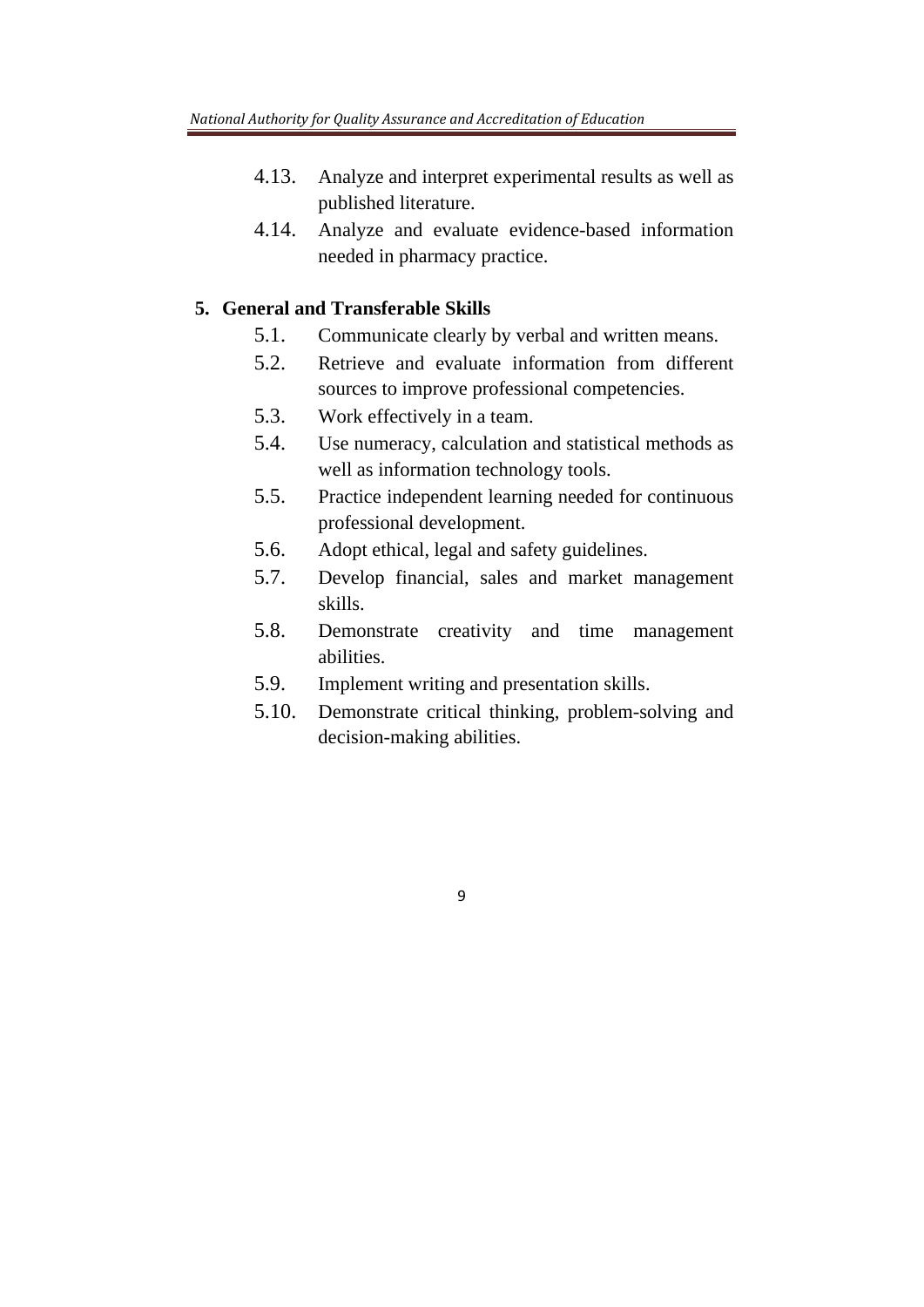| <b>Sciences</b> | <b>Subjects</b>                        |
|-----------------|----------------------------------------|
| <b>Basic</b>    | Physical, organic and analytical       |
| 10-15%          | chemistry; biology; biophysics;        |
|                 | computer sciences; mathematics.        |
| Pharmaceutical  | Pharmacy orientation; medical          |
| 35-40%          | terminology; physical pharmacy;        |
|                 | pharmaceutics; industrial pharmacy;    |
|                 | pharmaceutical technology;             |
|                 | biopharmaceutics; pharmacokinetics;    |
|                 | pharmaceutical chemistry;              |
|                 | pharmacognosy; pharmaceutical          |
|                 | microbiology; molecular biology and    |
|                 | pharmaceutical biotechnology; quality  |
|                 | assurance and quality control;         |
|                 | instrumental analysis; biological drug |
|                 | assays.                                |
| Medical         | Anatomy; histology; physiology and     |
| 20-25%          | pathology; biochemistry; parasitology; |
|                 | pharmacology; clinical pharmacology;   |
|                 | therapeutics; medical microbiology;    |
|                 | immunology and virology.               |
| pharmacy        | Pharmaceutical care and professional   |
| practice        | pharmacy (clinical, hospital,          |

# **II. Curriculum Structure**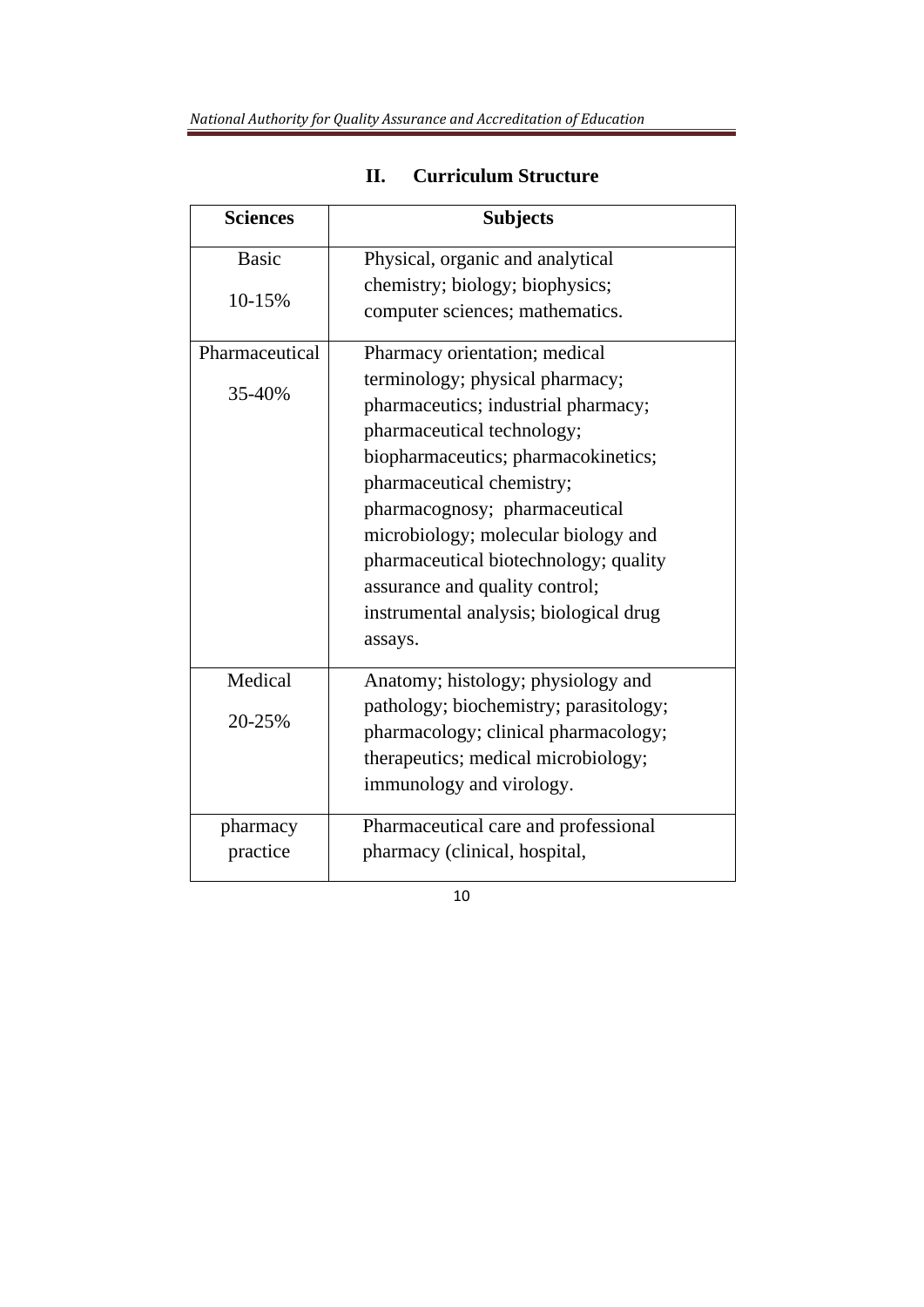*National Authority for Quality Assurance and Accreditation of Education* 

| 10-15 %                                | community etc); complementary and<br>alternative medicines; drug and poison<br>information; pharmacy laws and<br>regulations.                                             |
|----------------------------------------|---------------------------------------------------------------------------------------------------------------------------------------------------------------------------|
| Health and<br>environmental<br>$5-10%$ | Public health; Egyptian health system<br>and its policies; biostatistics; healthy<br>lifestyle; toxicology and forensic<br>medicine; first aid and emergency<br>medicine. |
| behavioral and                         | Psychology; communication; social                                                                                                                                         |
| social                                 | and administrative pharmacy;                                                                                                                                              |
| $2 - 4%$                               | pharmacy ethics.                                                                                                                                                          |
| pharmacy                               | Sales, marketing and drug promotion;                                                                                                                                      |
| management                             | pharmaceutical business                                                                                                                                                   |
| $2 - 4%$                               | administration; pharmacoeconomics.                                                                                                                                        |
| Discretionary                          | Professional and non-professional                                                                                                                                         |
| up to $8\%$                            | sciences.                                                                                                                                                                 |

**Summer training (not less than 300 hours in a pharmaceutical location) should be included in B. Pharm. Sci. programme.**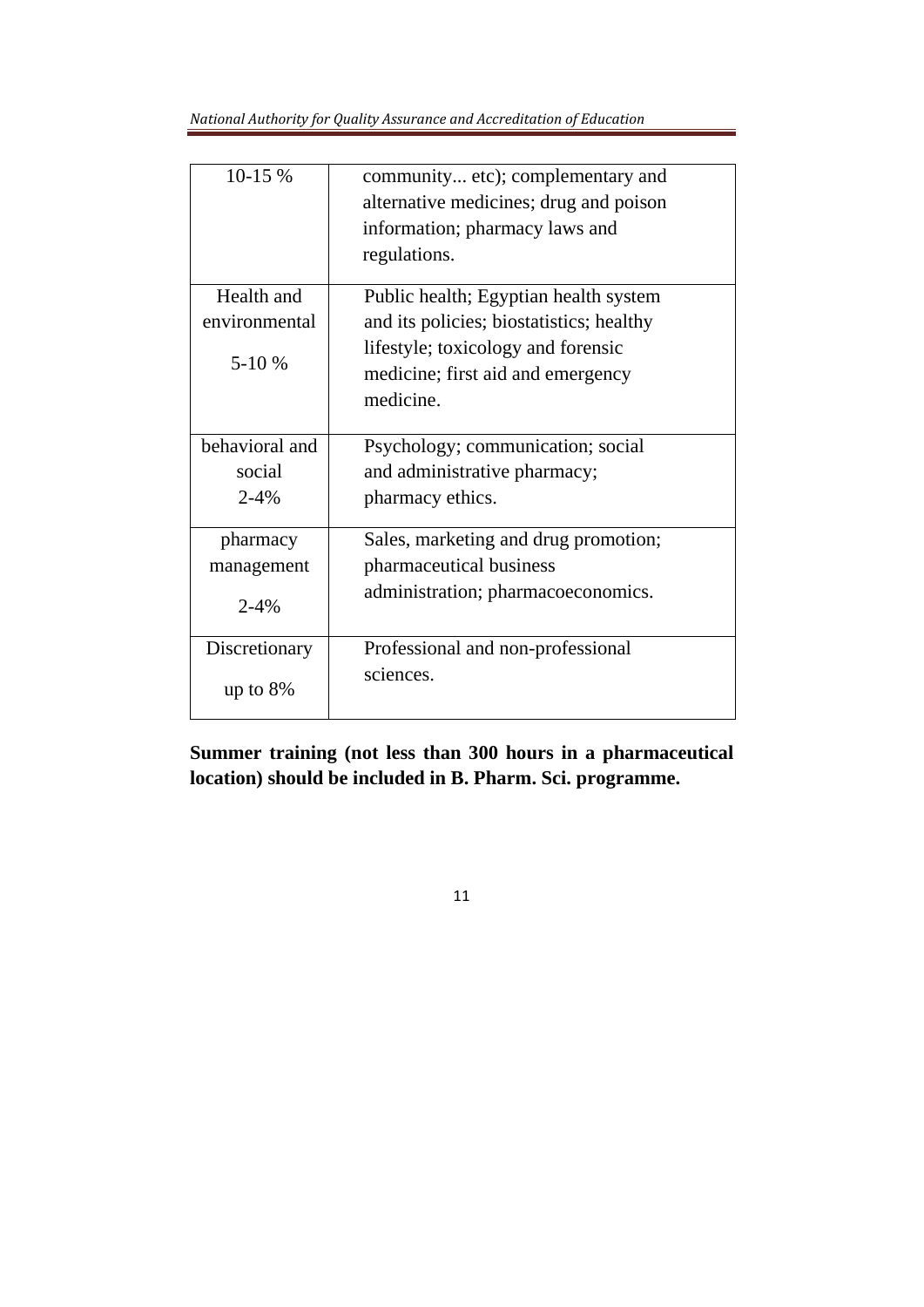#### **III. Glossary**

#### **1. Institution**

A University, faculty or higher institute providing education programs leading to a first university degree or a higher degree (Master's or Doctorate).

#### **2. Graduate Attributes**

Competencies expected from the graduate based on the acquired knowledge and skills gained upon completion of a particular program.

#### **3. National Academic Reference Standards (NARS)**

Reference points designed by NAQAAE to outline / describe the expected minimum knowledge and skills necessary to fulfill the requirements of a program of study*.*

## **4. Academic Standards**

Reference points prescribed (defined) by an institution comprising the collective knowledge and skills to be gained by the graduates of a particular program. The academic standards should surpass the NARS, and be approved by NAQAAE.

#### **5. Subject Benchmark Statements**

12 Guideline statements that detail what can be expected of a graduate in terms of the learning outcomes to satisfy the standards set for the program. They enable the outcomes to be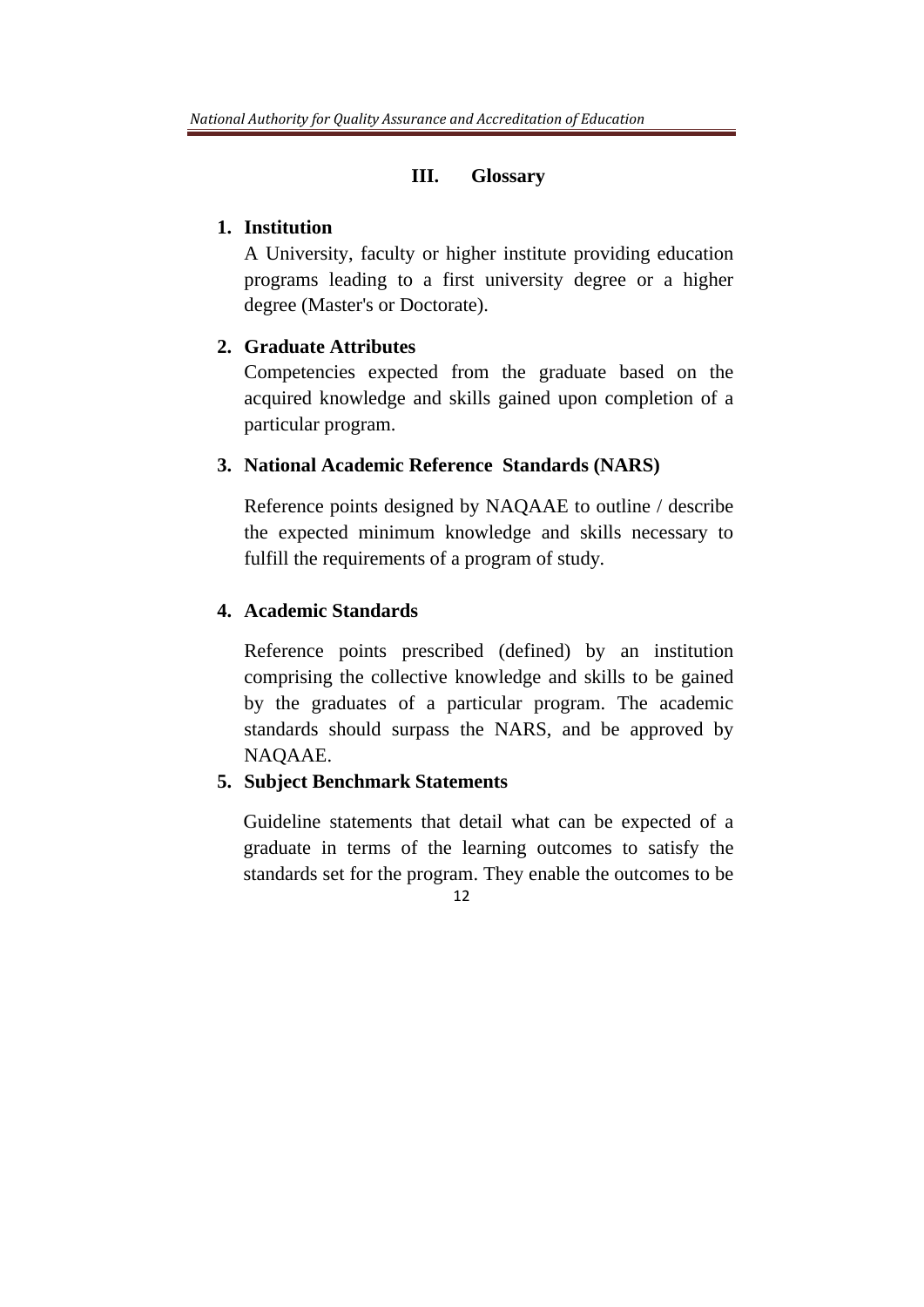compared, reviewed and evaluated against agreed upon standards.

### **6. The Program**

A set of educational courses and activities designed by the institution to determine the systematic learning progress. The program also imparts the intended competencies required for the award of an academic degree.

## **7. Intended Learning Outcomes (ILOs)**

Subject-specific knowledge, understanding and skills intended by the institution to be gained by the learners completing a particular educational activity. The ILOs emphasize what is expected that learners will be able to do as a result of a learning activity.

## **8. Knowledge and Understanding**

Knowledge is the intended information to be gained from an educational activity including facts, terms, theories and basic concepts. Understanding involves comprehending and grasping the meaning or the underlying explanation of scientific objects.

## **9. Intellectual Skills**

Learning and cognitive capabilities that involve critical thinking and creativity. These include application, analysis, synthesis and evaluation of information.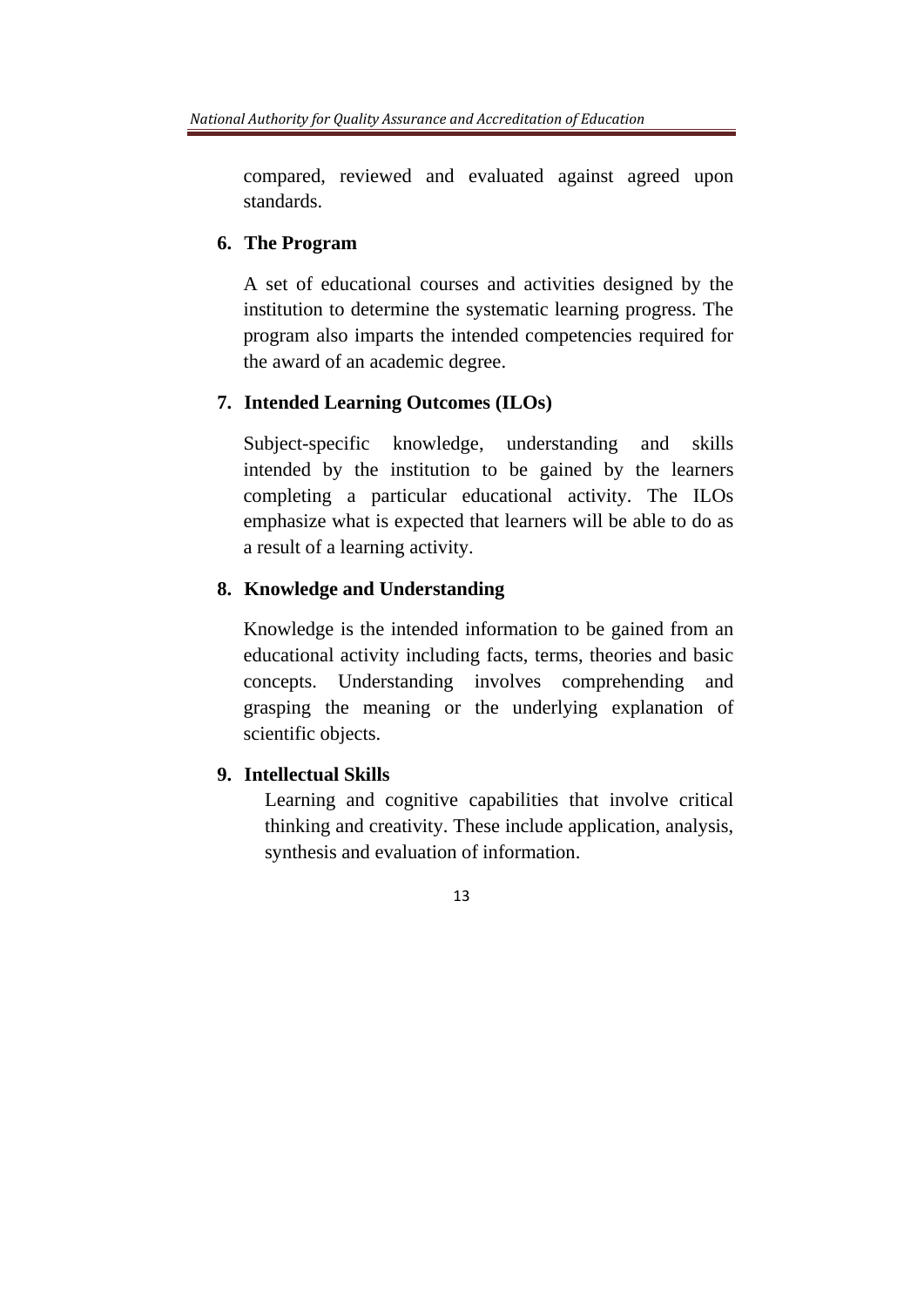#### **10. Professional and Practical Skills**

Application of specialized knowledge, training and proficiency in a subject or field to attain successful career development and personal advancement.

## **11. General and Transferable Skills**

Skills that are not subject-specific and commonly needed in education, employment, life-long learning and self development. These skills include communication, team work, numeracy, independent learning, interpersonal relationship, and problem solving... etc.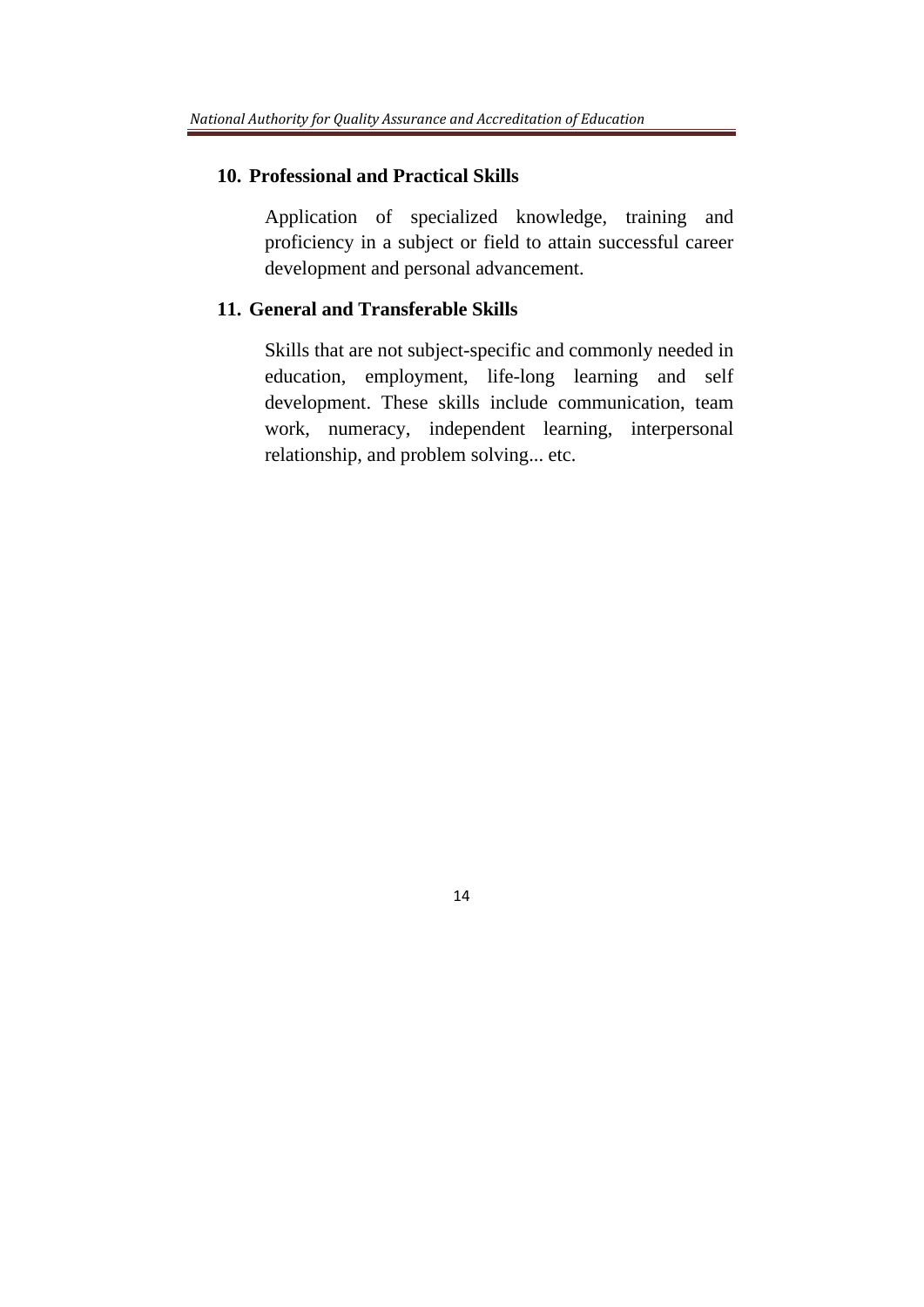#### **IV. Abbreviations:**

- ADR Adverse Drug Reaction
- DTC Drug Therapeutic Committee
- FDA U.S. Food and Drug Administration
- FIP International Pharmacy Federation
- GCP Good Clinical Practice
- GDP Good Distribution Practice
- GLP Good Laboratory Practice
- GPMP Good Pharmaceutical Manufacturing Practice
- GSP Good Storage Practice
- I.V. Intravenous
- OTC Over The Counter
- QA Quality Assurance
- QC Quality Control
- R & D Research and Development
- TPN Total Parental Nutrition
- WHO World Health Organization
	- 15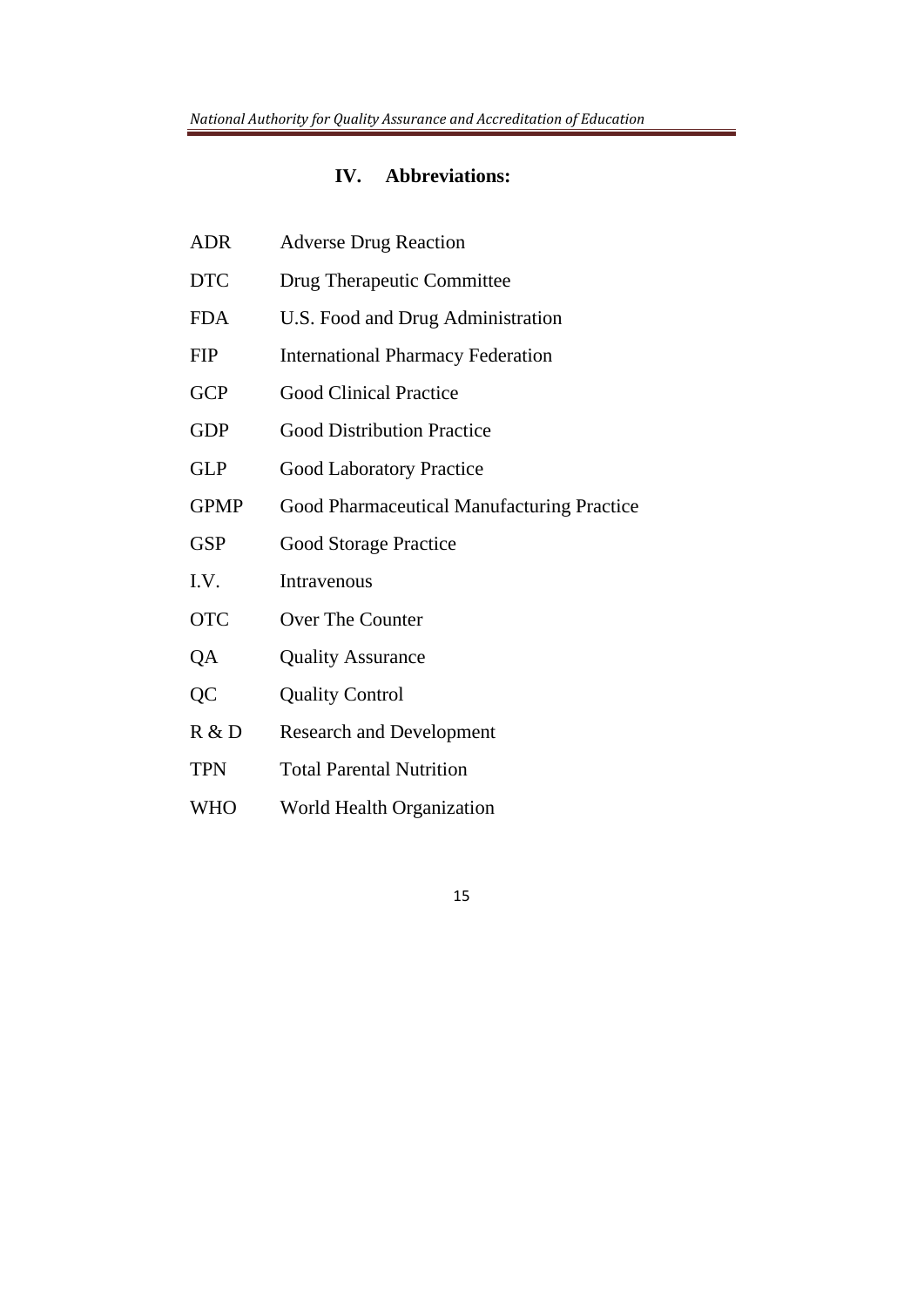#### **V. References**

- 1. www.qaap.org, April 2008.
- 2. http://www.qaa.ac.uk/academicinfrastructure/benchmark/default. asp, April 2008.
- 3. www.fda.org, April 2008
- 4. Hepler, C.D. and Strand, L.M. Opportunities and responsibilities in pharmaceutical care. Am. J. Hosp. Pharm., 1990; 47: 533-43.
- 5. Oddis, J.A. Report of the House of Delegates: June 1 and 3, 1992. Am. J. Hosp. Pharm., 1992; 49: 1962–73.
- 6. WHO, The Importance of Pharmacovigilance, 2002.
- 7. Ministry of Health and Population, Egypt, Department of Planning, *Egypt National Health Accounts*, November 2005.
- 8. WHO/PHARM/94.569, The Role of the Pharmacist in the Health Care System, Report of a WHO Consultative Group New Delhi, India 13-16 December 1988, Report of a WHO Meeting Tokyo, Japan 31 August-3 September 1993.
- 9. WHO, Developing Pharmacy Practice: A Focus on Patient Care, Working draft for field testing and revision 2006 edition.

## **Other guiding references:**

- I. American Association of Colleges of Pharmacy, Centre for the Advancement of Pharmaceutical Education, Educational Outcomes, 2004.
- II. Accreditation Council for Pharmacy Education (ACPE), website, 2008.
- III. Quality Assurance Agency for Higher Education, U.K., 2002.